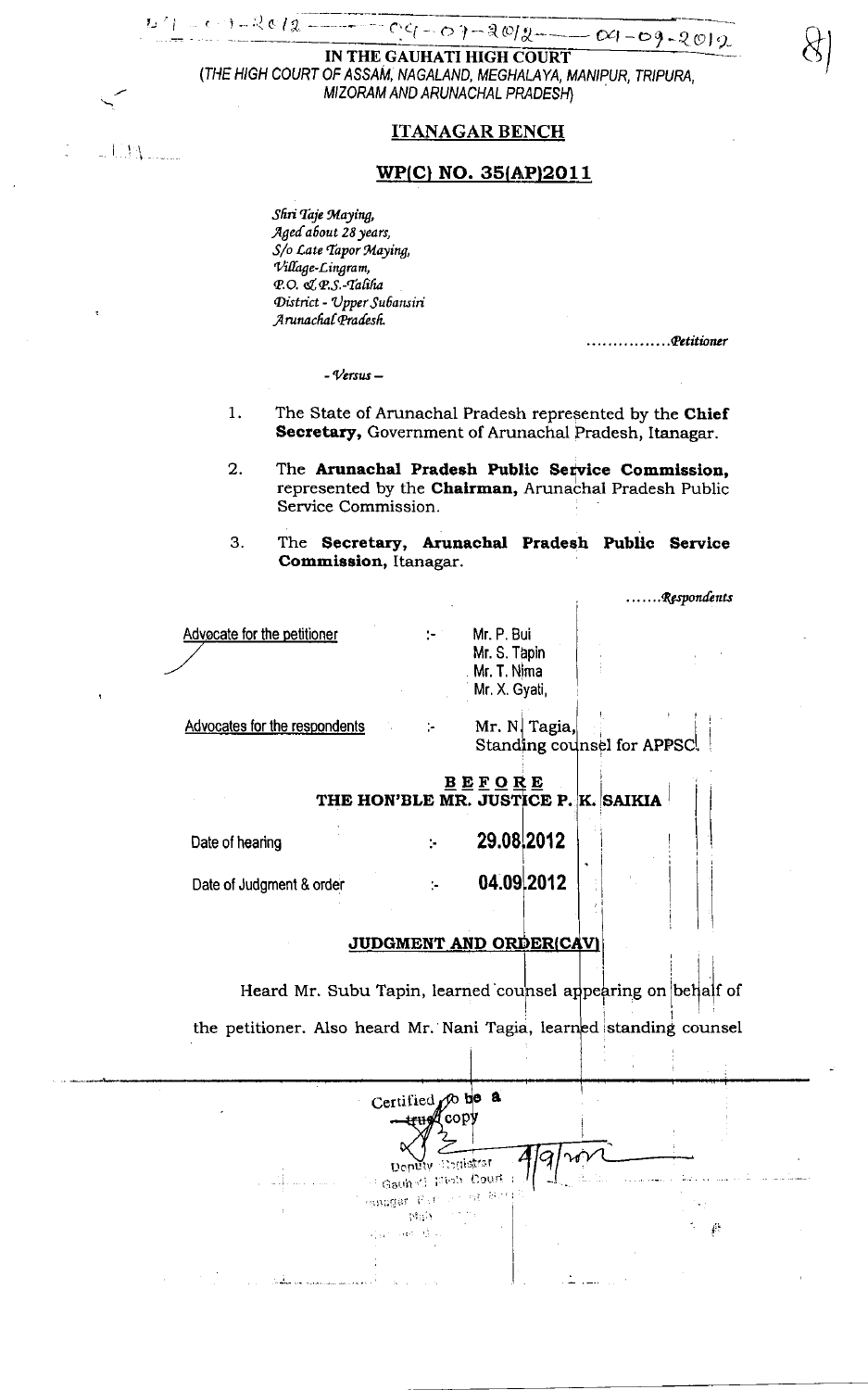for Respondents No.2 and 3, Arunachal Pradesh Public Service Commission (APPSC).

 $82-$ 

2. In the instant proceeding, the petitioner Mr. Taje Maying, has approached this Court, seeking a direction requiring the Respondent No. 2(Arunachal Pradesh Public Service Commission, represented by its Chairman), to re-evaluate the answer scripts specially the Question No. 1(a) of the General Studies Paper-II, Question No. 5(a) and  $5(c)$  of the Sociology Paper-II, and Question No. 6 [A](ix), B(x) and D(ii) of the General English Paper-I, and also to award all the consequential benefits to him, if on re-evaluation, he is found entitled to such benefits.

3. The facts necessary for disposal of this proceeding, in brief, are that the petitioner, aforesaid, being eligible, participated in Arunachal Pradesh Public Service Combined Competitive Examination (APPSCCE) held in the year 2010 with Sociology, as an one of the optional papers in addition to other compulsory papers which includes General Studies and General English.

4. In the result, dated 02.12.2010, declared  $\begin{bmatrix} 1 & 1 \\ 1 & 1 \end{bmatrix}$ Commission the name of the petitioner did not appear in the Select List. Being aggrieved on having not found his name in  ${\left\lfloor \text{he} \right\rfloor }$  list of selected candidates, the petitioner approached the  $\mathsf{Res}$ pondent  $\mathsf{N}$ requesting the later to render necessary permission to re-examine his answer scripts but the same was turned down. 2

5. The petitioner, thereafter, filed an application under  ${\sf seeking}$  answer scripts of all the 51 selected candidates as well as his I I answer scripts. On perusal of his answer scripts, he found that with

l

| WP(C)No.35(AP)2011 | be a<br>Certified w.<br>true $\beta$ on |                                     |
|--------------------|-----------------------------------------|-------------------------------------|
|                    |                                         |                                     |
|                    | Deputy Registrar<br>Gauhati High Court, |                                     |
|                    | tanagar Persoament Bench<br>Naha lagun. | ţ.<br>$\mathcal{L}^{\mathcal{A}}$ . |
|                    | a morised use 76 of April<br>$-4.177$   |                                     |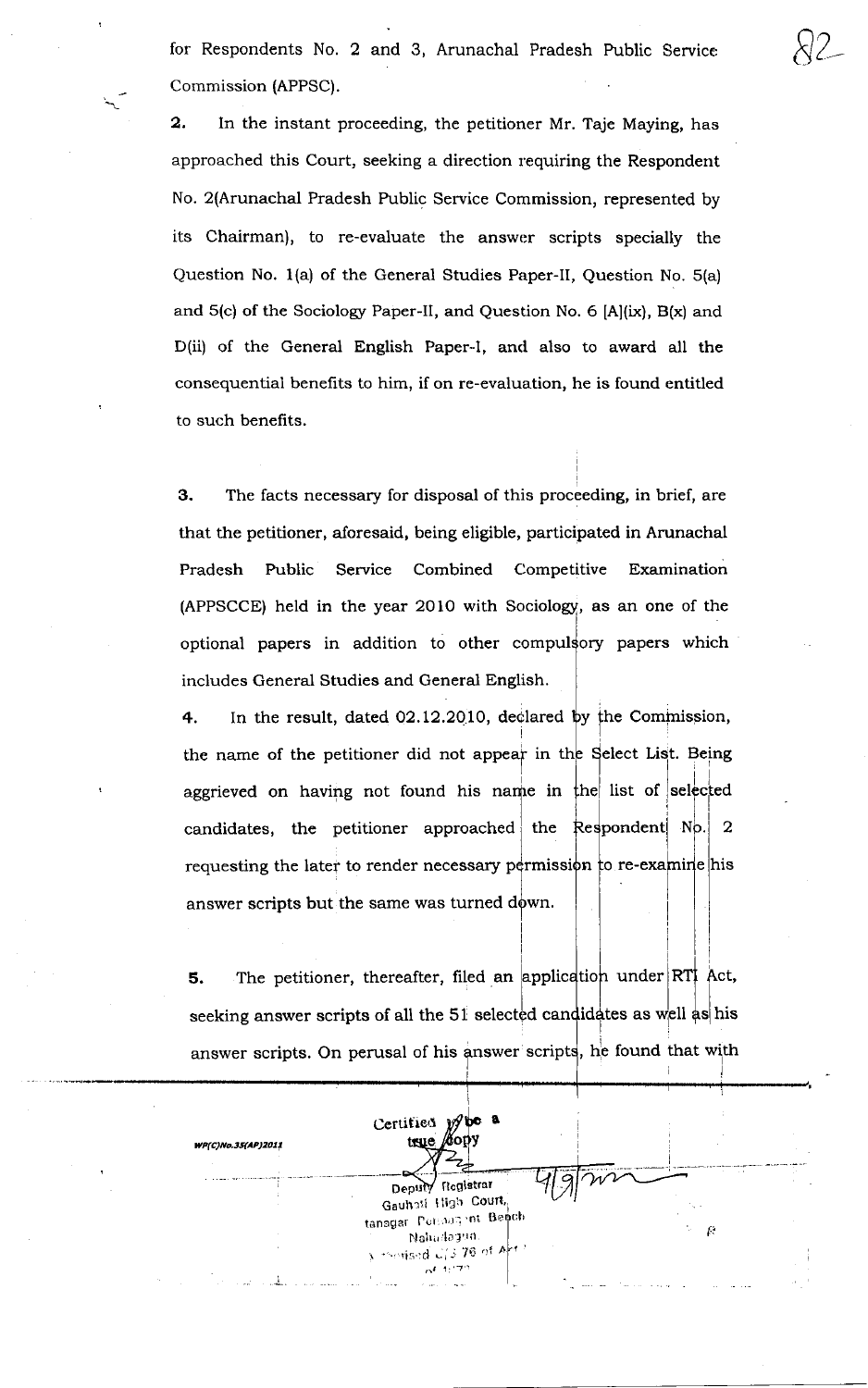regard to the answers, he had given against Question No. 5(a) and 5(c) of the Sociologr Paper-ll, carrying 20 marks each, the Second Evaluator has not awarded any marks although the First Evaluator gave him 14 marks against each of the Questions, aforesaid.

s2

6. ln respect of Question No. 6 [A](ix), B(x) and D(ii) of the General English Paper-I, and Question No. 3(B),4(A) (B) and (D) and Question No. 8(c) of the General Studies Paper-II, one of the two Evaluators have awarded him more marks whereas the other Evaluator awarded him Zero marks. In respect of Question No. 13 of the General Studies Paper-Il, both Evaluators have awarded him Zero marks whereas the answer he had given against the said Question was quite correct as is found evident from the answer scripts of other successful candidates. 7. It is the specific claim of the petitioner that one Ms. June Ringu who was selected for absorption against the post in A.P.P.S., has  ${\rm secured}$  889.75 marks against 888.25 marks  ${\rm sec}$ ured by him. Thus, the difference between him and the last selected candidate was 1.5 marks only. Having detected the anomalies afore\$aid, he approached the respondent No.2 with representation dated  $|19.01.2011$  praying for evaluation of answer scripts in connection with General English Paper-I, General Studies Paper-II and Sociology Paper-II.

**8.** However, the respondent authorities did not pay any heed to his requests and grievances. Having found no other alternative having felt let down by the Respondent  $\mathbb N$ o. 2, he approached this  $\textbf{Court}$  under Article 226 of the Constitution of India appropriate reliefs, as aforesaid. According to the writ petitioner, the error on the part of the Evaluators, have  $\leftarrow$  doomed his future because stitution of India seeking if the Evaluators had done their duties with sincerity, he would have I secured more marks and in that event, he might  $\begin{smallmatrix}1&&\&1\&&1\end{smallmatrix}$ have been 'selected

Befulled//to be a

WP(C)No.35(AP)2011

 $\zeta$ 

copy

Depen Registrar Gaunnti High Court lansgar :Permannint Be<mark>nch</mark>

Naharlagun.  $\lambda_{\rm eff}$  orised 0/3 76 of Act

 $-1872$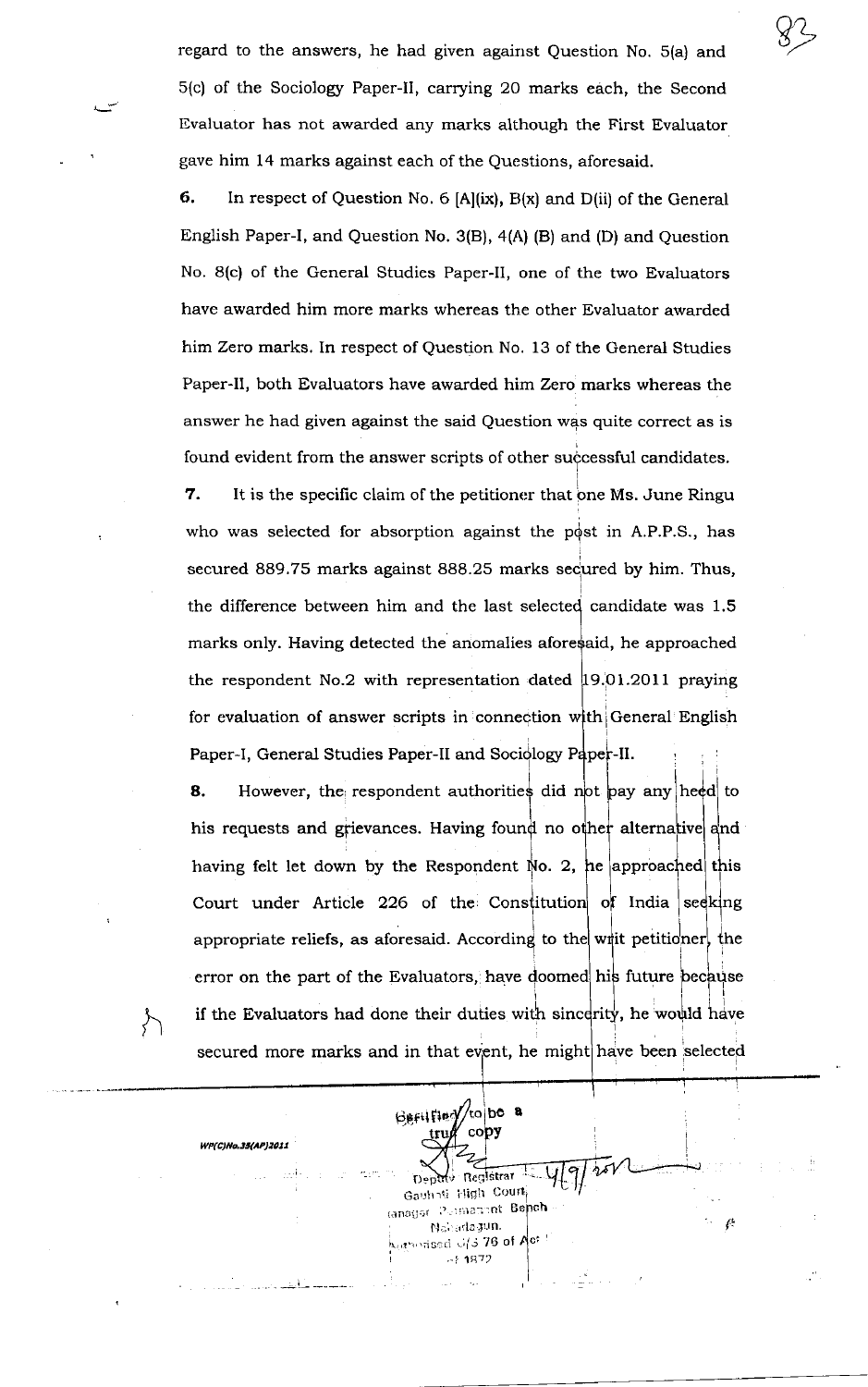against any of the posts, offered by the Arunachal Pradesh Public Service Commission (APPSC).

Thus, according to him, the mistake on the part of the 9. Commission not only shattered his future but has done irretrievable loss and damage to him. He, therefore, asked this Court to issue appropriate writ requiring the Respondent No. 2 to re-evaluate the answer scripts aforesaid and in the event of re-evaluation of the answer scripts, if he secures more marks, then necessary direction may be issued by this Court to put him in the place where he ought to have been, had the Evaluators not committed any mistakes aforesaid.

The Respondents No. 2, the Arunachal Pradesh Public Service 10. Commission (APPSC) and Respondents No. 3, Secretary, Arunachal Pradesh Public Service Commission, have filed a joint affidavit-inopposition. In the said affidavit, the answering respondents have stated that the Commission never denied any requests made by the instant petitioner for access to his answer scripts. It is the specific claim of the Commission that for variety of reasons, other PSCs of the country and even the U.P.S.C. do not furnish evaluated answer scripts even when requests are made through RTI Act.

But the respondent APPSC discloses evaluated answer scripts 11. to the genuine candidates to maintain absolute transparency. With regard to the representation, aforesaid, the Commission has stated that the petitioner approached it for re-evaluation of the answer scripts of General English Paper-I, General Studies Paper-II and Sociology Paper-II, and on the basis of the said representation,

Certified i be a cony  $\sigma$  Begistral aguh el High Court, scontint.Banch. is udentita. ig at port

WP(C)No.35(AP)2011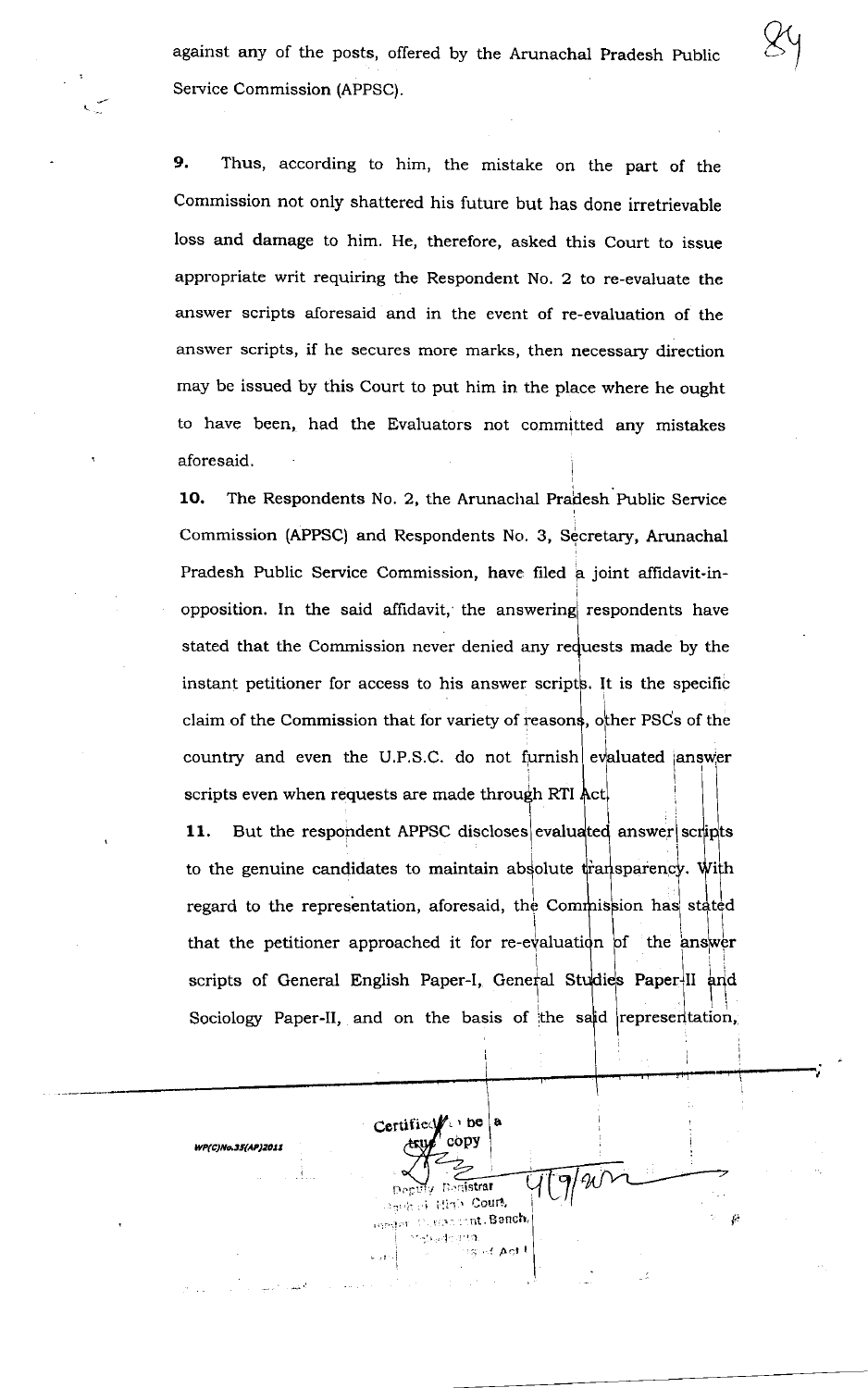necessary information was communicated to the petitioner vide its letter dated 15.02.2011.

 $\&$ 

12. Though the petitioner has alleged that answer scripts of subject more than one were not properly evaluated, yet, in his argurnent, learned counsel for the petitioner has confined his allegation only against the evaluation done in respect of Answers No. 5(a) and 5(c) of the Sociology Paper-II, each carrying 20 marks only. Being so, I would consider whether the Evaluator committed any mistake/error in evaluating the answers rendered against Answers No. 5(a) and (c) of the paper aforesaid. In that connection, learned counsel for the petitioner has referred me to the information fouhd available in page No. 42 and 44 of the writ petition.

13. On perusal of the aforesaid pages in the writ petition, particularly Page No. 42, I have found that though the First Evaluator gave 14 marks against each of the answers, rendered against Question No. 5, the Second Evaluator did not give any marks against any of those Questions. On the other hand, he gave  $18\%$  marks against Question No. 8 although the petitioner made no attempt to answer the Question No.8. The answer scripts reveal that the I each of the questions, out of 20 marks allotted to each of petitioner, in fact, answered Questions No. 5(a) and 5(c) for which the First Evaluator, as stated above, gave the petitioner 14 marks against I I questions.

14. Thus, it transpires that there is a mistake apparent on the o of the record, committed by the Second Evaluator as he did properly evaluate the answers with regard to Questions No. 5(a) and<br>5(c). The fact that the Second Evaluator gave composite mark for the 5(c). The fact that the Second Evaluator gave  $|{\rm com}$ two questions although he was supposed to give marks separately for

I

 $\mathcal{I}$ 

tla

 $C$ erufied true

**WP(C)No.35(AP)2011** 

UcJrrl','tir:r 'Registrar Gauhati iliah Court, rrayar. Centon int, Bench!<br>الاتحاد الثانية التي تعليم التي تع